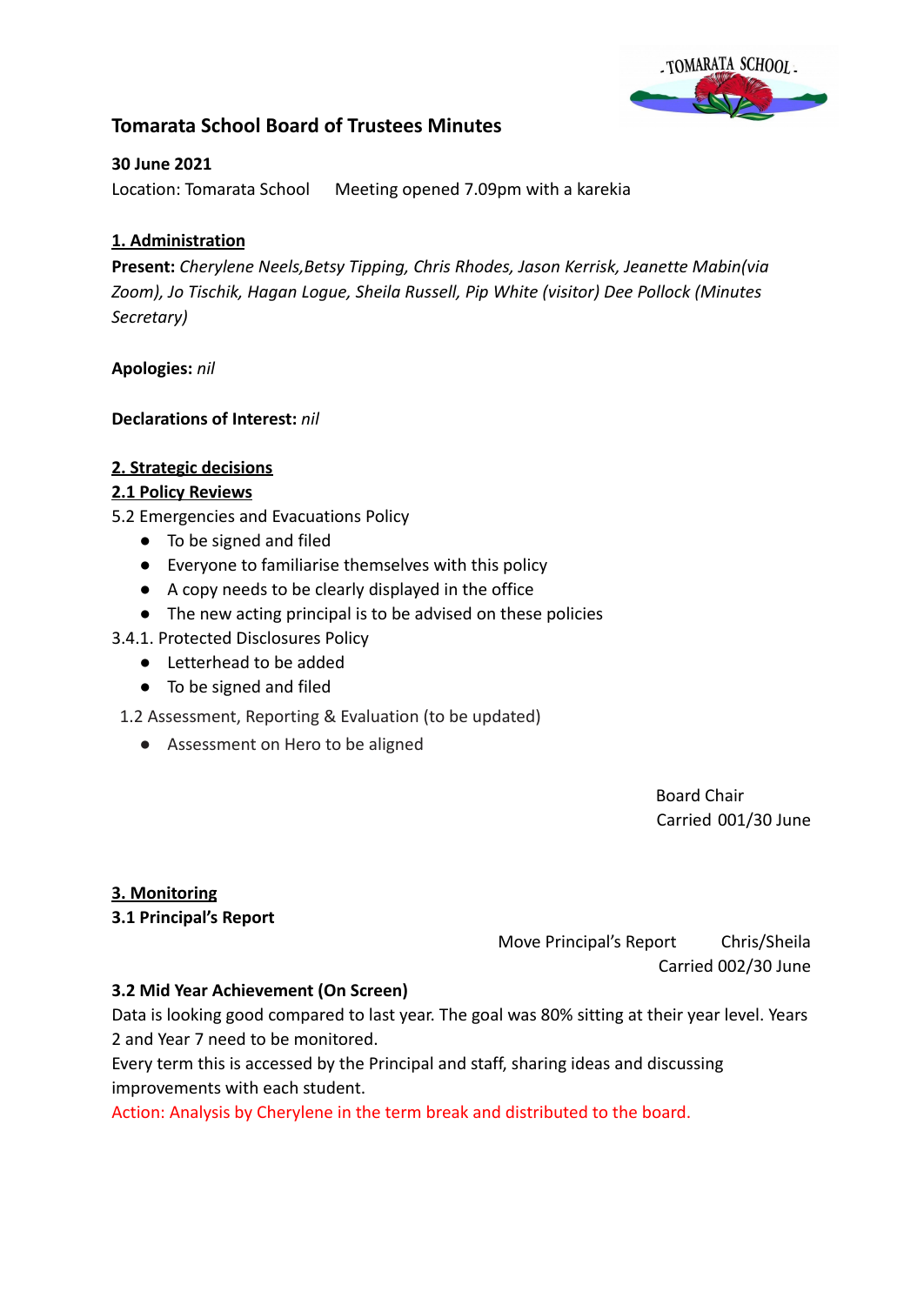New Hero information was shown to the board about the parent's portal and being able to see the progress of their child. A guideline to parents on how to understand the reporting process will be sent out before they are able to access this information. Action: Cherylene to compile this information to be sent to parents.

# **3.3 The Arts**

Report tabled from Andie McGuiness

# **3.4 Creative In Schools - Project timeline**

Geva and Mindy are working until the end of the year as this is funded from Creative In Schools grant (MOE). Room 5 are training to become teachers and teach art in the library at Wellsford in the holidays. A very positive experience for these children and good promotion of the school.

Footsteps dance has been part of the school curriculum but due to expense this has now been cancelled. Their last visit will be next week and the contract is now discontinued.

### **3.5 Finance**

To be discussed in committee

### **3.6 Property**

Report tabled

# **Alarm System Rooms 2,3 and Rata Room**

Three companies were called but only one has been on site to quote for the new alarming required. This quote was from Total Security - \$800.00 plus gst.

It was discussed that there should be another quote and once this is done it will be emailed to the board and a final decision will be made. Funding for this will come out of the property budget.

Action: Dee to call two other companies to get quotes then send them to the board for approval.

# **Painting**

This is to be put on hold until we know what is decided in future planning for the Rata room.

### **Septic Tank Issues**

This will be sprayed and cleared this week.

Board Chair Moved 003/30 June

### **4. Strategic Discussions**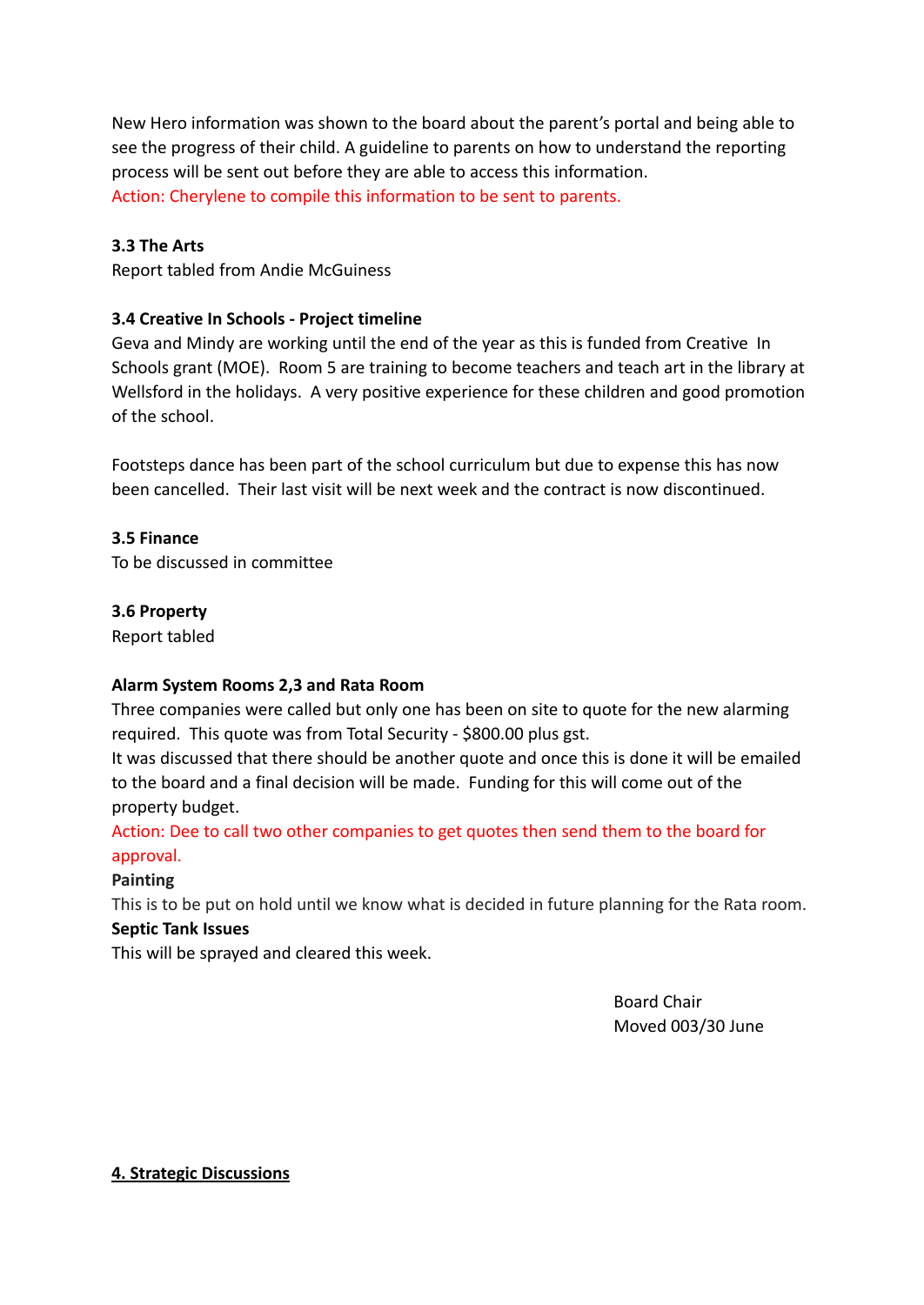### **4.1 Ta Ara Huarau**

*Governance Framework*

3.5 *Performance Management Policy*

The school is now at the developing stage and aligning to the strategic plan. These meetings are used for the evaluation process. The board and school are actively involved with ERO and have made huge achievements.

Action: It was discussed that the website is updated to reflect these details.

Betsy/Chris Carried 005/30 June

### **4.3 In Committee - Personnel**

To be discussed in- committee

## **5. Identify Agenda items for next meeting**

- *● Roll Return*
- *● Literacy Report*
- *● Cherylene's Appraisal*
- *● Policies 1.2, 3.5*
- *● Board Protocols*

# **6. Administration**

### **6.1 Confirmation of minutes**

Minutes of the meeting held on 26 May 2021 be approved and adopted as a true and correct record.

> Betsy/Chris Carried 006/30 June

### **6.2 Correspondence**

To be discussed in committee Incoming: Letter from: Jenni Woodside - accepted Letter from: Leading Edge Services - delayed signing until meeting held with Rebecca Cook and Kerry Dean

> *Board Chair* Carried 007/30 June